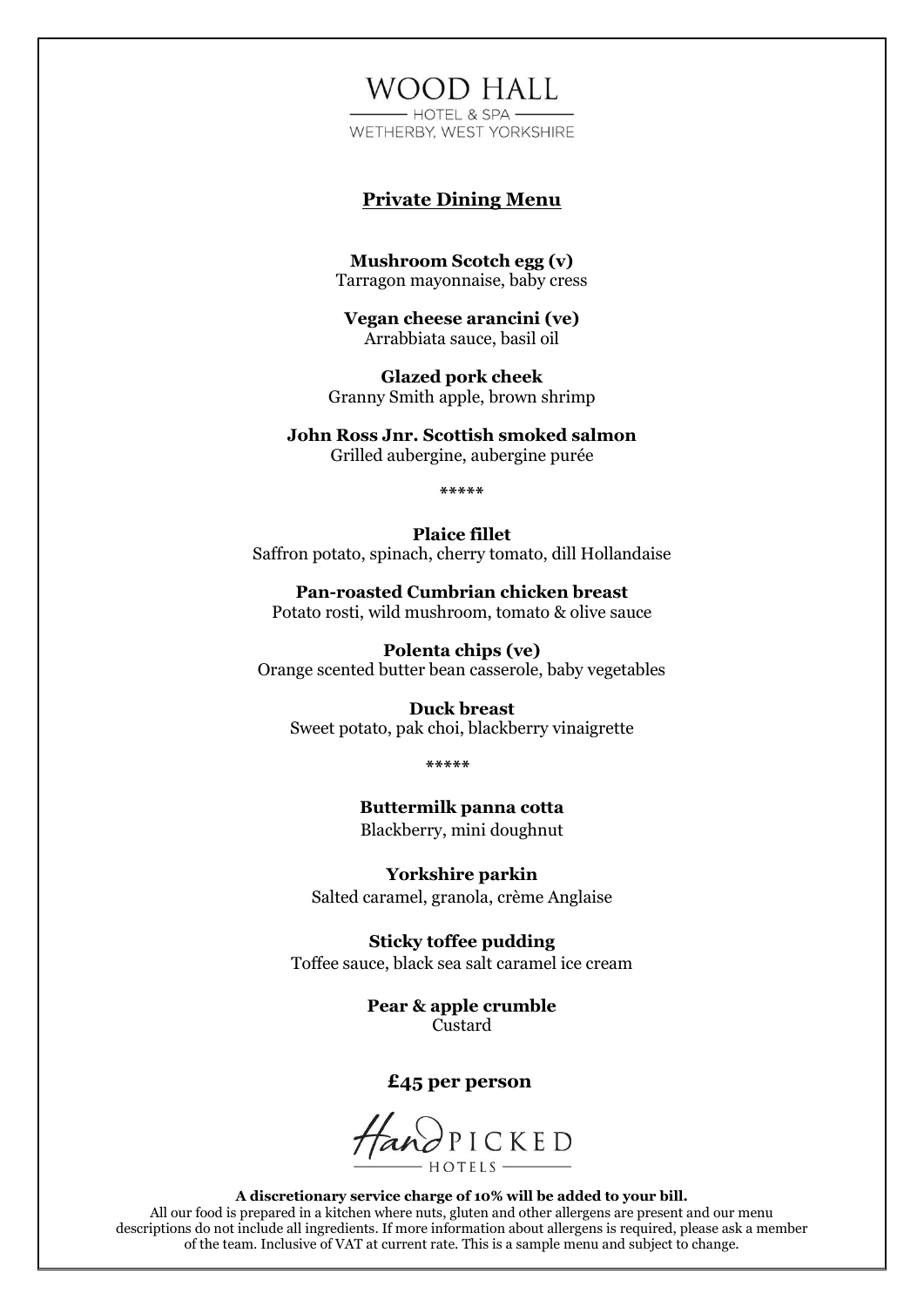**WOOD HALL** - HOTEL & SPA -WETHERBY, WEST YORKSHIRE

## **Tasting Menu**

**Mushroom Scotch egg**  Tarragon mayonnaise, baby cress

\*\*\*\*\*

**John Ross Jnr. Scottish smoked salmon**  Grilled aubergine, aubergine purée

\*\*\*\*\*

### **Champagne Sorbet**

\*\*\*\*\*

**Grilled pavé of beef**  Rosti potato, confit shallots, spinach

\*\*\*\*\*

**Yorkshire curd tart** Crème fraiche ice cream, lemon confit

**£55 per person £75 per person with wine pairings** 



**A discretionary service charge of 10% will be added to your bill.** All our food is prepared in a kitchen where nuts, gluten and other allergens are present and our menu descriptions do not include all ingredients. If more information about allergens is required, please ask a member of the team. Inclusive of VAT at current rate. This is a sample menu and subject to change.